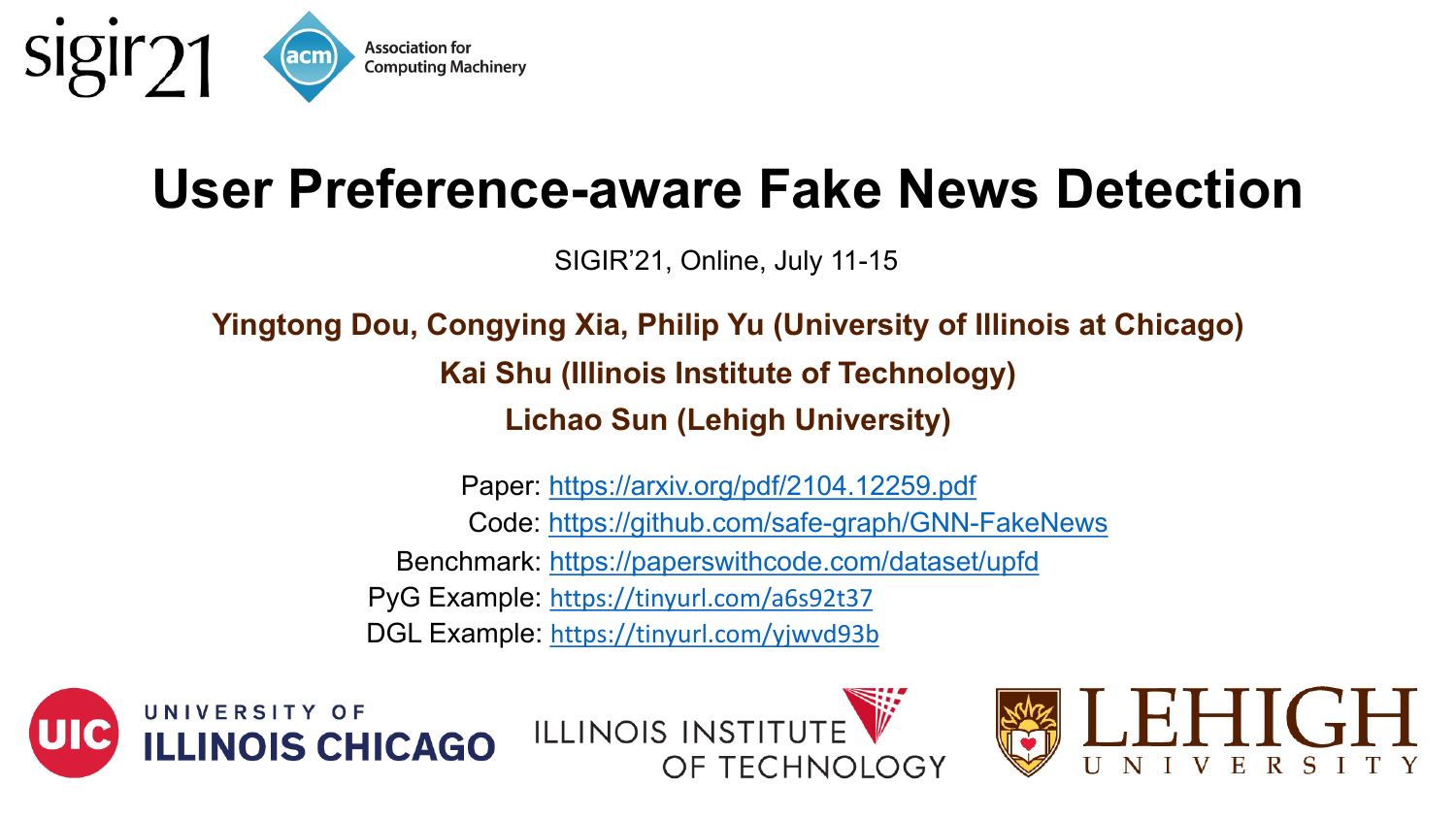

- Modeling news propagation paths on Twitter according to tweets and retweets information
- Crawling 20 million user historical tweets and encoding them as users' news consumption preference
- Proposing an end-to-end fake news classification model with text and graph encoders
- Opensource all baselines and datasets as a benchmark for fake news detection and graph classification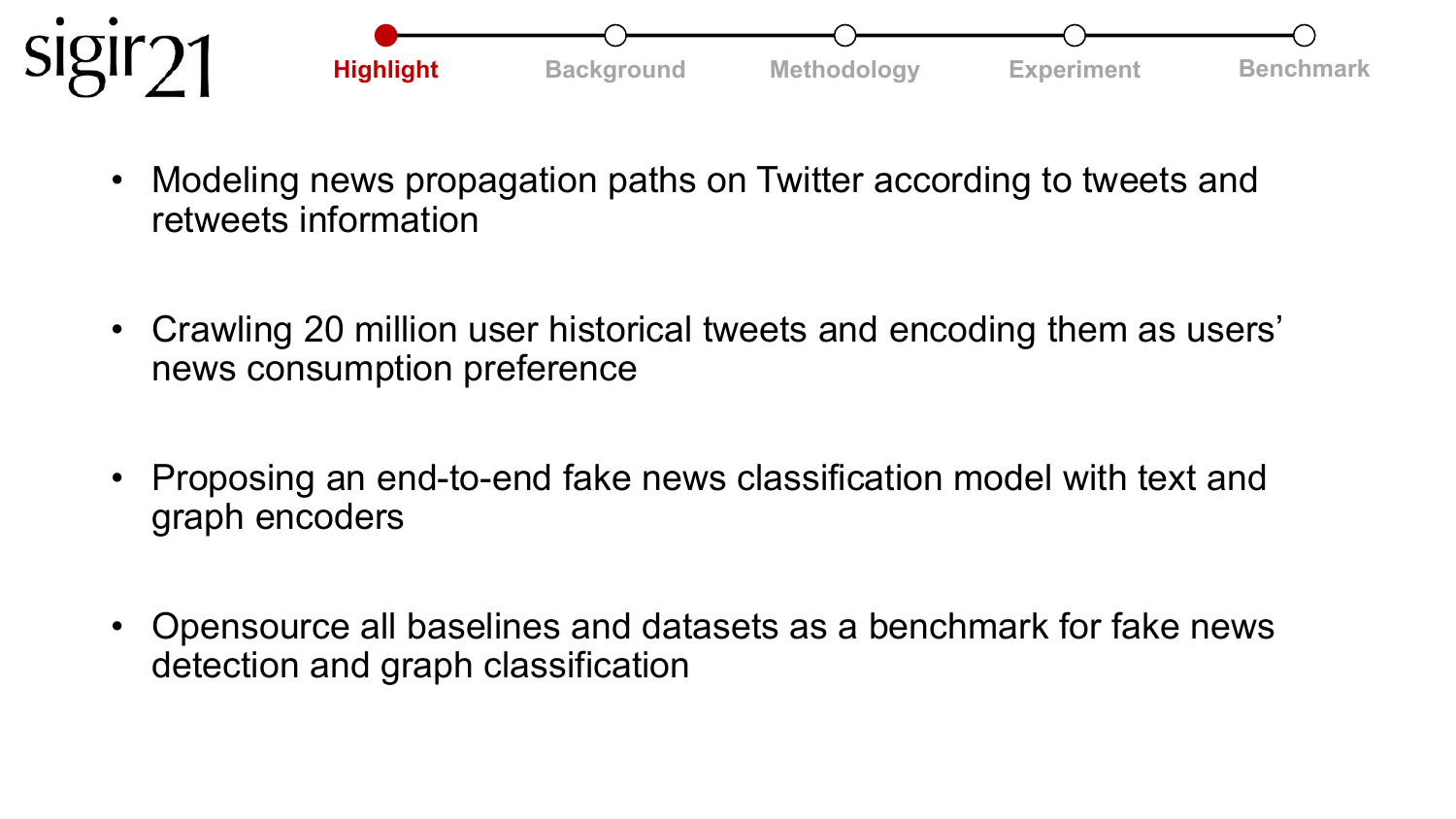

People tend to consume news that confirm their existing views<sup>[1]</sup>

• An account engaged in a fake news post on social media may have shared similar news before

• The information in users' historical posts could help verify the truthfulness of the news they engaged

[1] Nickerson, Raymond S. "Confirmation bias: A ubiquitous phenomenon in many guises." *Review of general psychology* 2, no. 2 (1998): 175-220.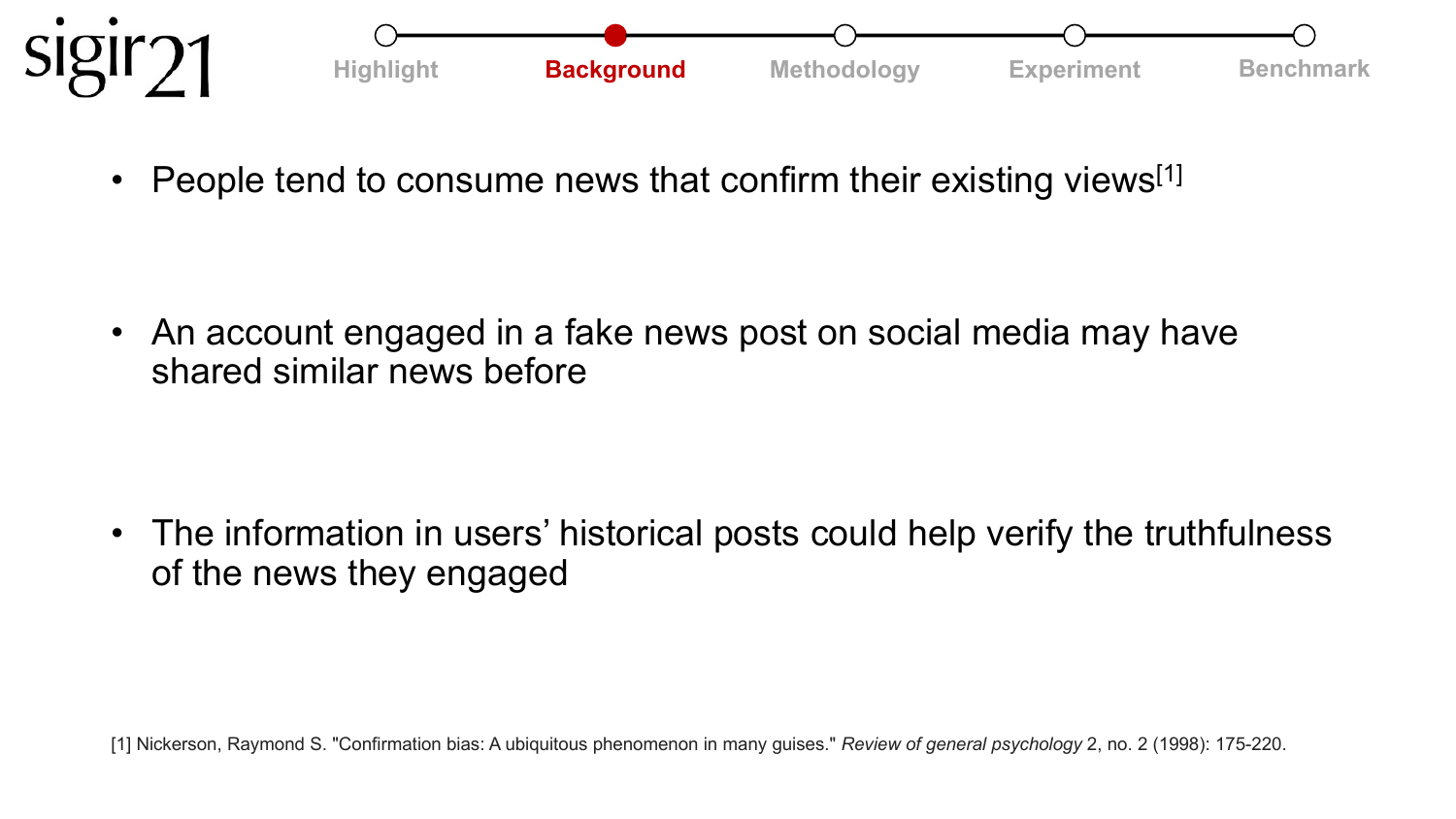

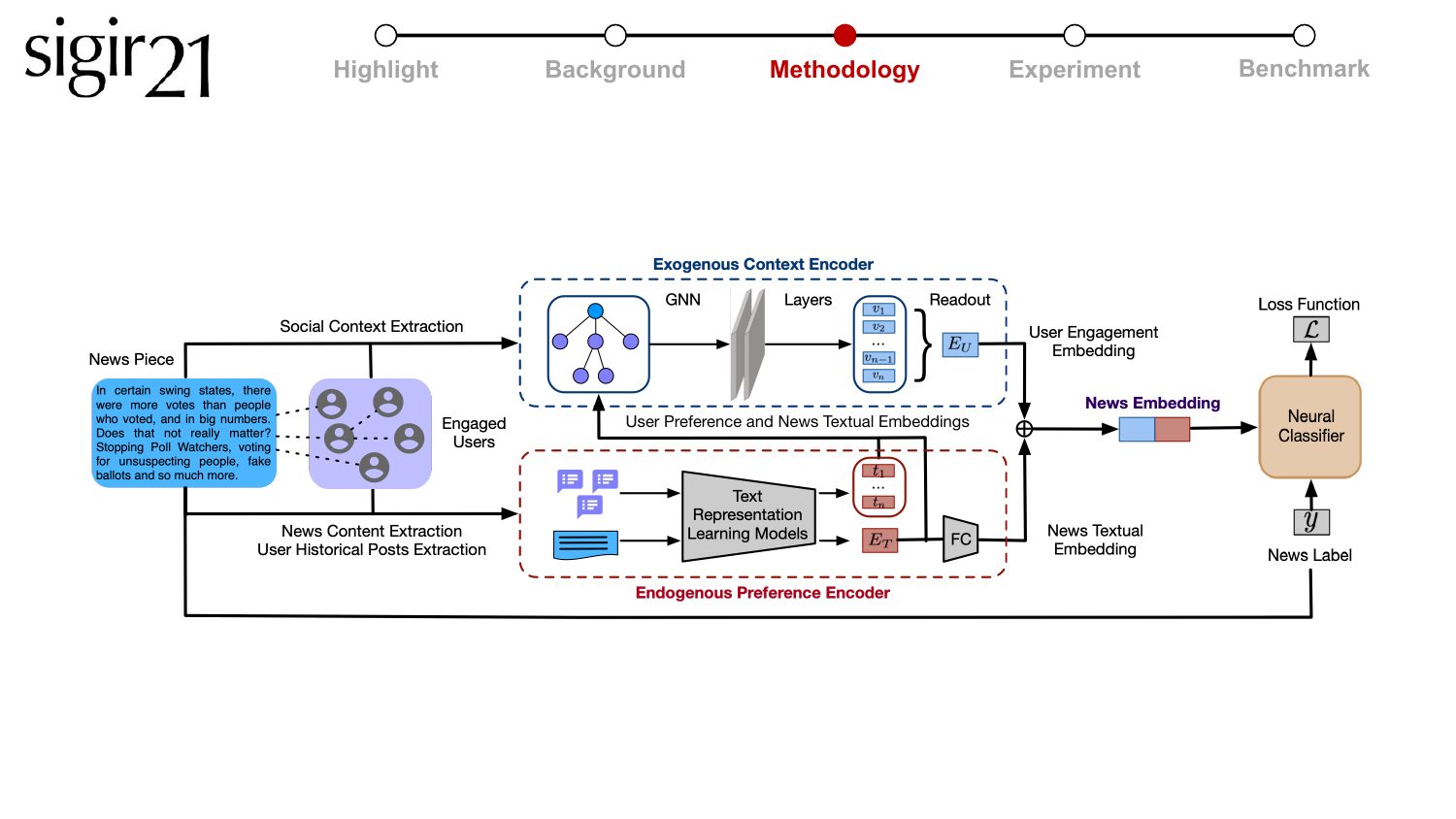

• The proposed UPFD model outperforms various fake news detection baselines

• The user preference information plays a significant role in fake news classification

• Different graph encoders and text encoders are in favor of different news datasets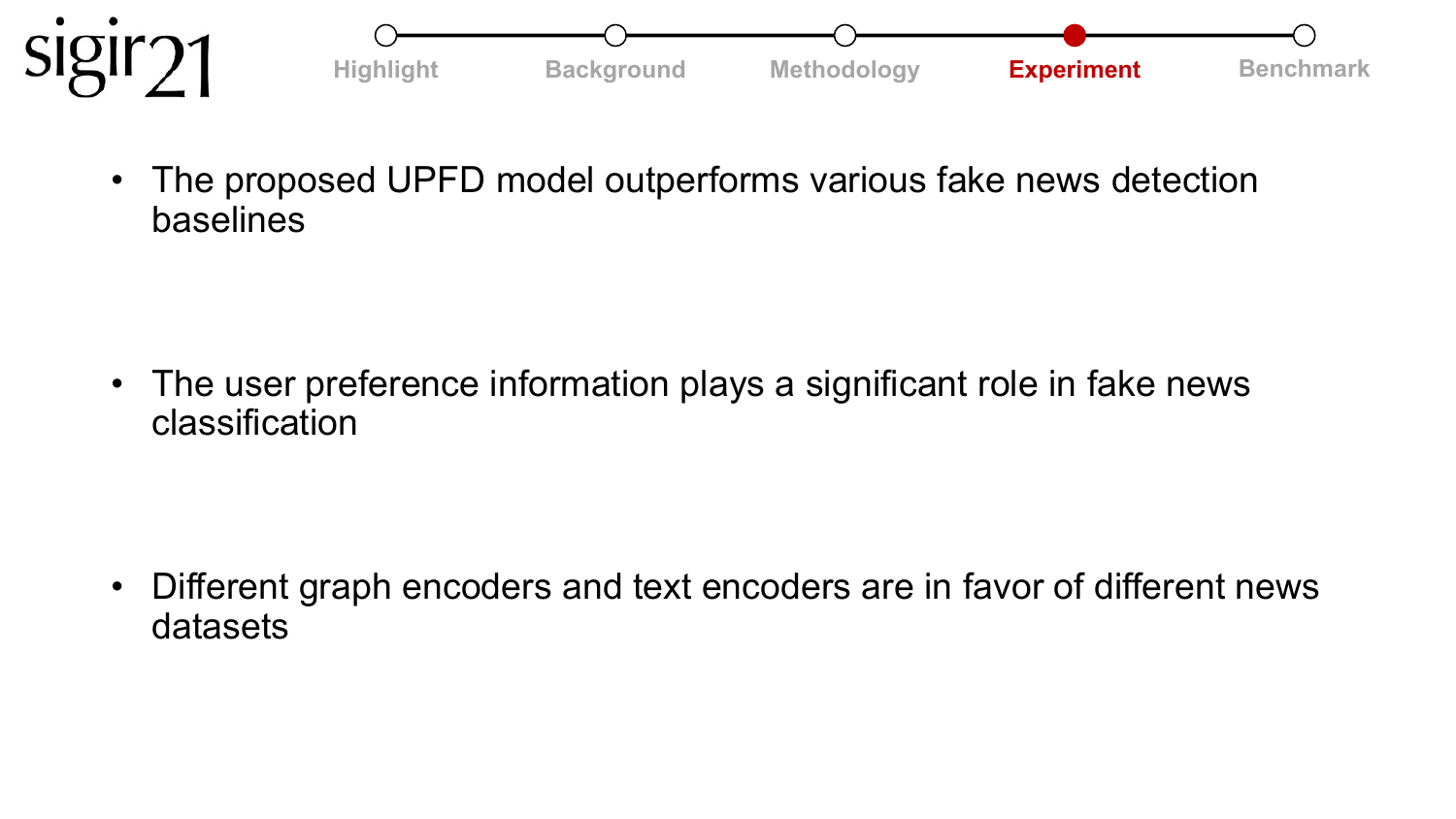

- The graph data built in this paper has been releas classification/anomaly detection benchmark
- Two sets of tree-structured graph, four types of r classification task
- Hosted on PaperWithCode, integrated with PyG

| Data       | #Graphs | #Fake News | #Total Nodes | #Tota |
|------------|---------|------------|--------------|-------|
| Politifact | 314     | 157        | 41,054       | 40,74 |
| Gossipcop  | 5464    | 2732       | 314,262      | 308,7 |